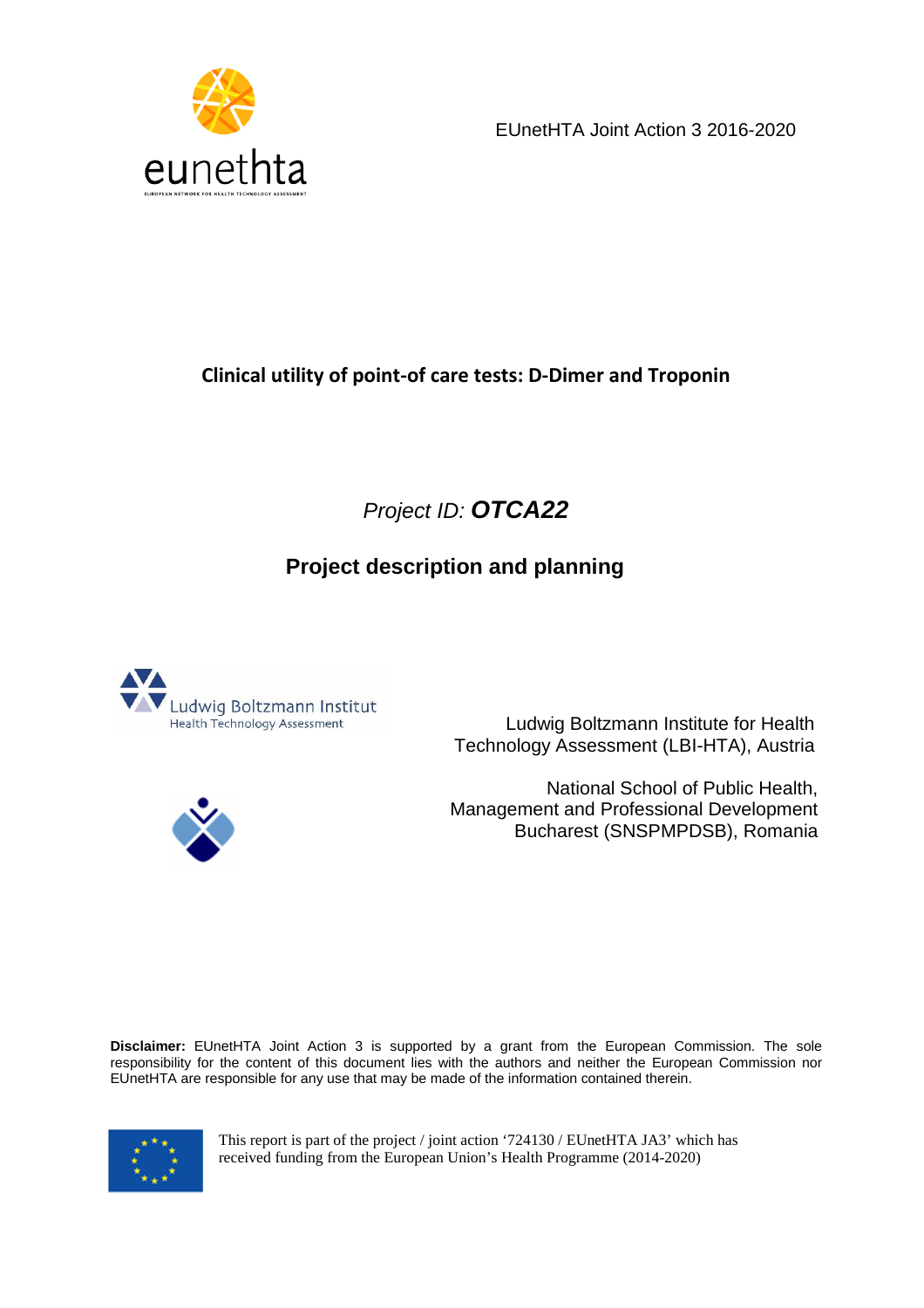# **Version Log**

| Version<br>number | Date     | <b>Modification</b>     | <b>Reason for the modification</b>                              |
|-------------------|----------|-------------------------|-----------------------------------------------------------------|
| V1                | 14/05/19 | First draft             |                                                                 |
| V2                | 10/07/19 | Developed draft         | Comments from co-authors<br>and dedicated reviewers<br>included |
| V3                | 09/08/19 | Further developed draft | Comments from external<br>experts included                      |
| V4                | 12/08/19 | Final draft             | Formatted and edited version                                    |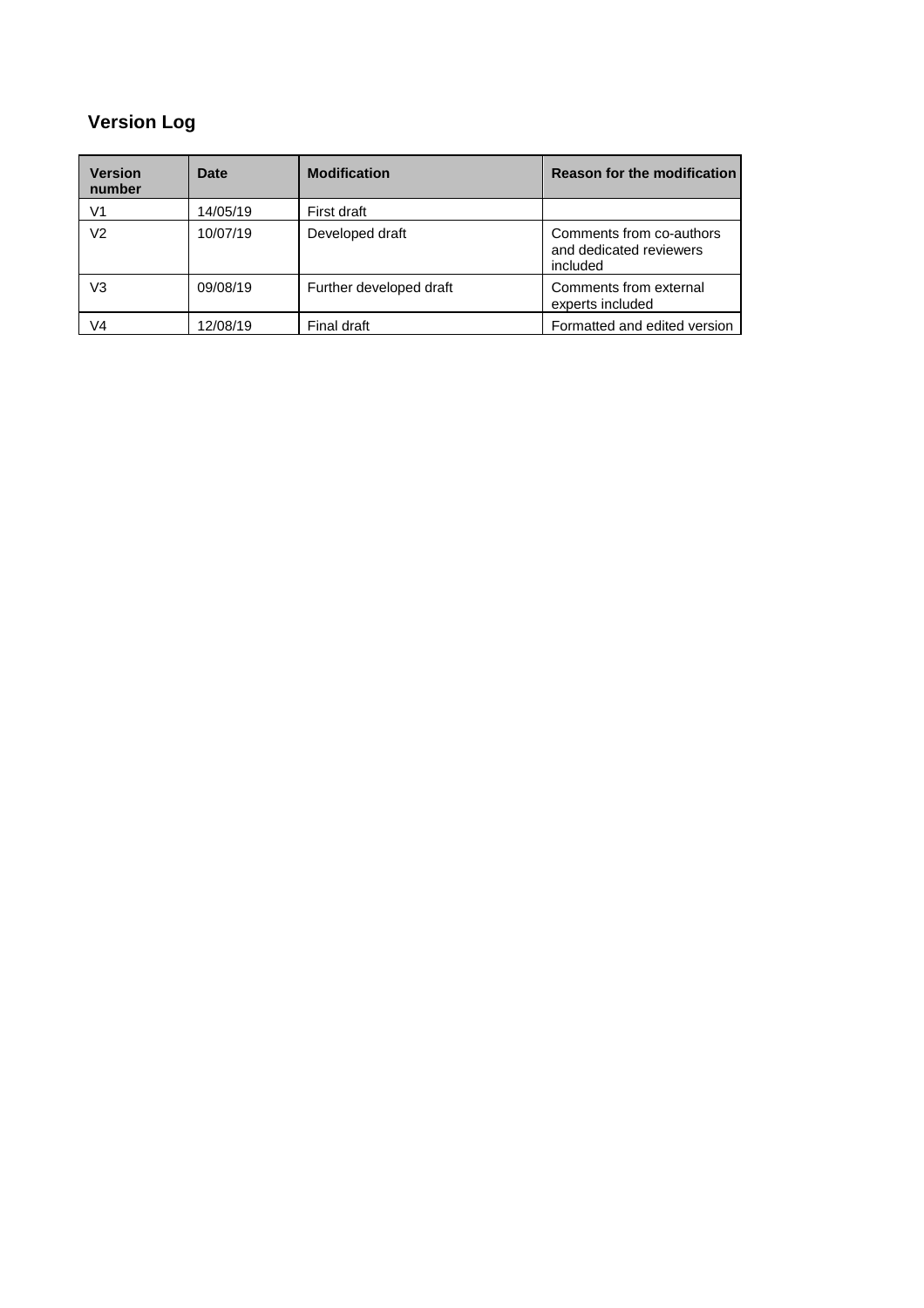#### **CONTENTS**

| $\mathbf{1}$ |                          |                                                                                            |  |
|--------------|--------------------------|--------------------------------------------------------------------------------------------|--|
|              | 1.1<br>1.2<br>1.3        |                                                                                            |  |
| $\mathbf{2}$ |                          |                                                                                            |  |
|              | 2.1<br>2.2 <sub>2</sub>  |                                                                                            |  |
| 3            |                          |                                                                                            |  |
|              | 3.3<br>3.4<br>3.5<br>3.6 |                                                                                            |  |
| 4            |                          |                                                                                            |  |
| 5            |                          |                                                                                            |  |
|              | 5.1<br>5.2               | Checklist for potential ethical, organisational, patient and social and legal aspects $16$ |  |

### **List of tables**

| Table 2-5(a): Project Scope: PICO for D-dimer (please see HTA Core Model® for rapid REA)  9  |  |
|----------------------------------------------------------------------------------------------|--|
| Table 2-5(b): Project Scope: PICO for troponin (please see HTA Core Model® for rapid REA) 10 |  |
|                                                                                              |  |
|                                                                                              |  |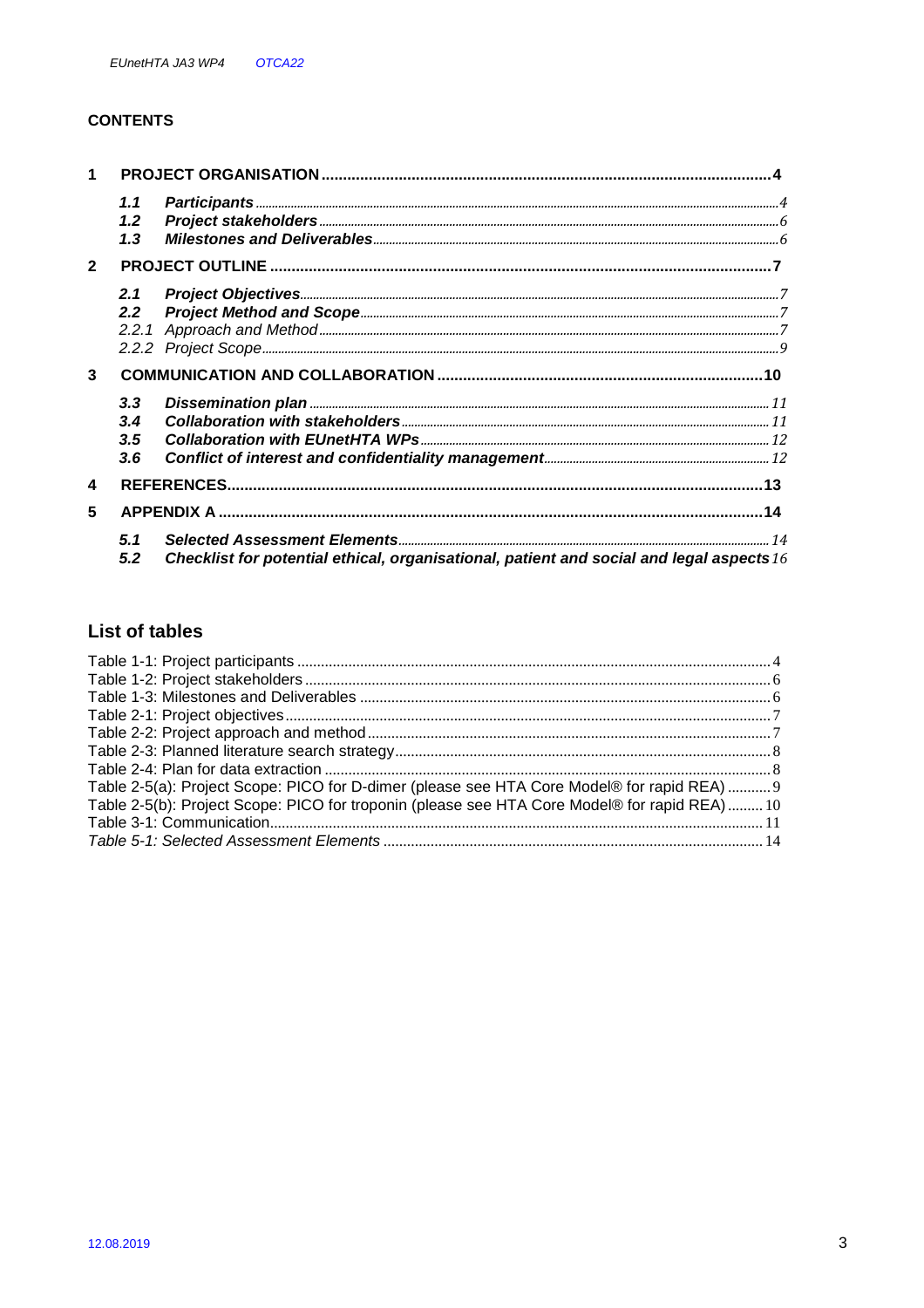# **1 Project organisation**

## **1.1 Participants**

Table 1-1: Project participants

|    | <b>Agency</b>   | <b>Role in the</b><br>project | <b>Country</b> | <b>Distribution of work</b>                                                                                                                                                                                                                                                                                                                                                                                                                                                                                                                                                                                                                                                                                                                          |
|----|-----------------|-------------------------------|----------------|------------------------------------------------------------------------------------------------------------------------------------------------------------------------------------------------------------------------------------------------------------------------------------------------------------------------------------------------------------------------------------------------------------------------------------------------------------------------------------------------------------------------------------------------------------------------------------------------------------------------------------------------------------------------------------------------------------------------------------------------------|
|    | Assessment team |                               |                |                                                                                                                                                                                                                                                                                                                                                                                                                                                                                                                                                                                                                                                                                                                                                      |
| 1. | LBI-HTA         | Author                        | AT             | Develop first draft of EUnetHTA project<br>plan, amend the draft if necessary.<br>Perform the literature search<br>(systematic and by hand), literature<br>selection, data extraction and risk of<br>bias assessment (in agreement with<br>co-author).<br>Perform interviews with stakeholders in<br>AT to ascertain context factors.<br>Carry out the assessment: answer<br>assessment elements, fill in checklist<br>regarding potential "ethical,<br>organisational, patient and social and<br>legal aspects" of the HTA Core Model<br>for rapid REA (see table 6).<br>Send "draft versions" to reviewers,<br>compile feedback from reviewers and<br>perform changes according to<br>reviewer's comments.<br>Prepare final assessment and write a |
| 2. | <b>NSPHMPDB</b> | Co-Author                     | <b>RO</b>      | final summary of the assessment<br>Review the project plan draft.<br>Support the production of all domains<br>and quality check the steps of their<br>production (data, information, sources).<br>Contribute in answering questions<br>related to potential ethical,<br>organisational, patient, social, and legal<br>aspects if needed.<br>Perform interviews with stakeholders in<br>RO to ascertain context factors.<br>Approve/endorse conclusions drawn as<br>well as all draft versions and the final<br>assessment including the executive<br>summary.                                                                                                                                                                                        |
| 3. | <b>SNHTA</b>    | Dedicated<br>Reviewer         | <b>CH</b>      | Guarantee quality assurance by<br>thoroughly reviewing the project plan<br>and the assessment drafts.<br>Review methods, results, and<br>conclusions based on the original<br>studies included.<br>Provide constructive comments in all<br>the project phases                                                                                                                                                                                                                                                                                                                                                                                                                                                                                        |
| 4. | <b>HVB</b>      | Dedicated<br>Reviewer         | AT             | Guarantee quality assurance by<br>thoroughly reviewing the project plan<br>and the assessment drafts.<br>Review methods, results, and<br>conclusions based on the original<br>studies included.<br>Provide constructive comments in all<br>the project phases                                                                                                                                                                                                                                                                                                                                                                                                                                                                                        |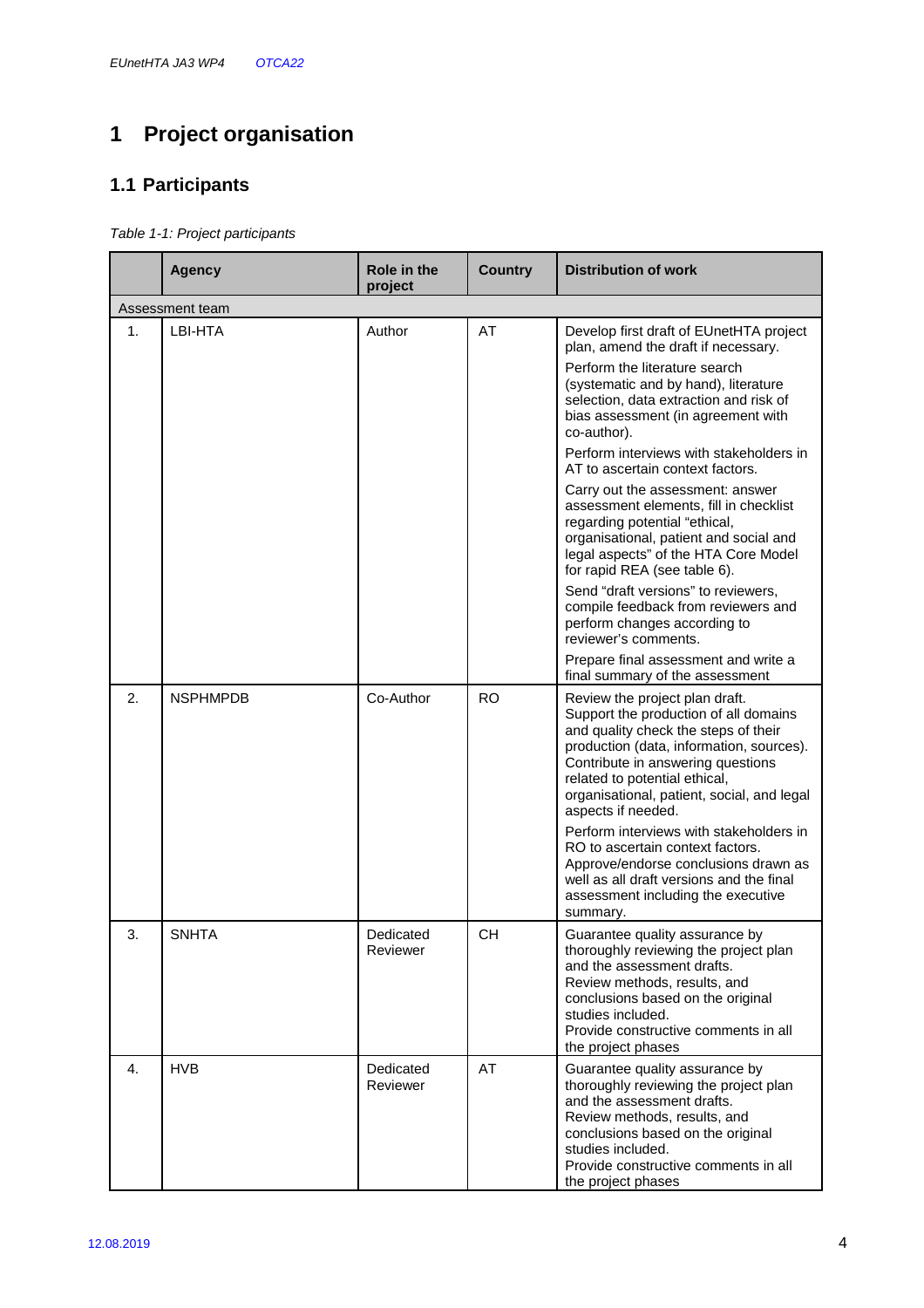| Contributors |                                |                       |    |                                                                                                                                                                                                 |
|--------------|--------------------------------|-----------------------|----|-------------------------------------------------------------------------------------------------------------------------------------------------------------------------------------------------|
| 5.           | Dr.Susanne Rabady              | External<br>expert    | AT | Guarantee quality assurance by<br>thoroughly reviewing the project plan<br>and the assessment drafts.<br>Review methods, results, and<br>conclusions based on the original<br>studies included. |
|              |                                |                       |    | Provide constructive comments in all<br>project phases.                                                                                                                                         |
| 6.           | Dr.Prof. Andreas<br>Sönnichsen | External<br>expert    | AT | Guarantee quality assurance by<br>thoroughly reviewing the project plan<br>and the assessment drafts.<br>Review methods, results, and<br>conclusions based on the original<br>studies included. |
|              |                                |                       |    | Provide constructive comments in all<br>project phases.                                                                                                                                         |
| 7.           | TBD                            | <b>Medical Editor</b> |    | Medical editing                                                                                                                                                                                 |
| 8.           | LBI-HTA                        | Project<br>Manager    | AT | Project management                                                                                                                                                                              |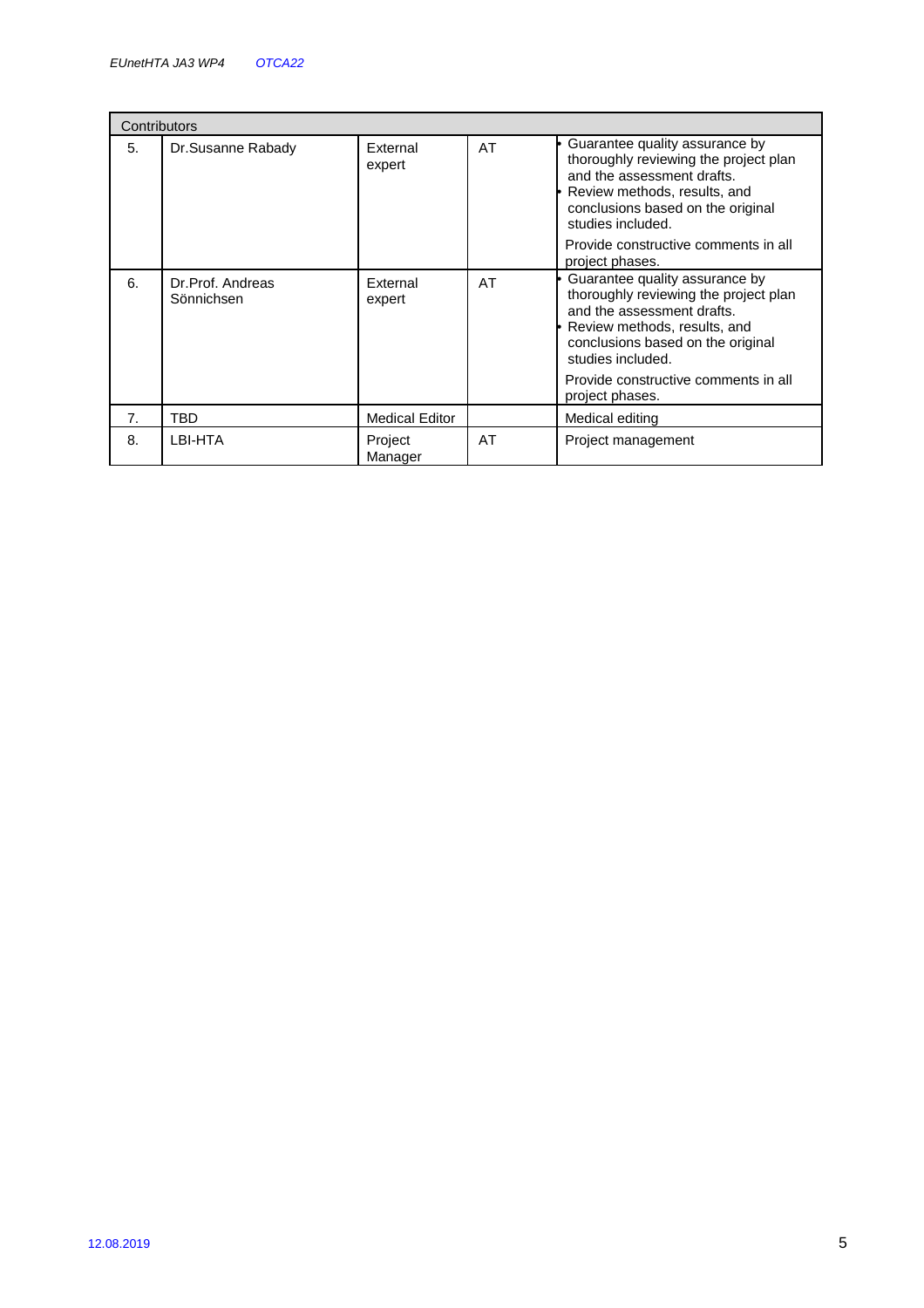# **1.2 Project stakeholders**

Table 1-2: Project stakeholders

| <b>Organisation</b>                                                                                                                                                                                           | Role in the project  |
|---------------------------------------------------------------------------------------------------------------------------------------------------------------------------------------------------------------|----------------------|
| troponin test manufacturers: Roche, Siemens,<br>Abbott, Samsung Healthcare, Eurolyser,<br>Micropoint Bioscience, NowDiagnostics, Philips,<br>Radiometer, Quidel, Pathfast, PBM, Response<br><b>Biomedical</b> | <b>Manufacturers</b> |
| d-dimer test manufacturers <sup>1</sup> : Agen Biomedical,<br>Sekisui, Alere, Abbott, Roche, Siemens,<br>SYCOmed, Micropoint Bioscience, Pathfast                                                             | Manufacturers        |

## **1.3 Milestones and Deliverables**

Table 1-3: Milestones and Deliverables

| <b>Milestones/Deliverables</b>                                                  | <b>Start date</b> | <b>End date</b> |
|---------------------------------------------------------------------------------|-------------------|-----------------|
| <b>Project duration</b>                                                         | 15/04/2019        | 31/10/2019      |
| <b>Scoping phase</b>                                                            | 15/04/2019        | 17/06/2019      |
| Identification of manufacturer(s) and external experts                          | 10/05/2019        | 21/05/2019      |
| Scoping and development of draft Project Plan incl. preliminary<br><b>PICO</b>  | 10/05/2019        | 27/05/2019      |
|                                                                                 |                   |                 |
| Share the preliminary PICO with external experts for comments                   | 27/05/2019        | 03/06/2019      |
| Internal Scoping e-meeting with the assessment team                             | 20/05/2019        | 20/05/2019      |
| Consultation of draft Project Plan with dedicated reviewers                     | 05/06/2019        | 12/06/2019      |
| Consultation of draft Project Plan with external experts                        | 10/07/2019        | 24/07/2019      |
| Amendment of draft Project Plan & final Project Plan available                  | 24/07/2019        | 12/08/2019      |
| <b>Assessment phase</b>                                                         | 19/06/2019        | 31/10/2019      |
| Writing first draft rapid assessment POCT                                       | 19/06/2019        | 07/08/2019      |
| Review by dedicated reviewer(s)                                                 | 24/09/2019        | 07/10/02019     |
| Writing second draft rapid assessment                                           | 08/10/2019        | 22/10/2019      |
| Review by $\geq 2$ external clinical experts and fact check by<br>manufacturers | 23/10/2019        | 06/11/2019      |
| Writing third draft rapid assessment                                            | 07/11/2019        | 14/11/2019      |
| Medical editing                                                                 | 14/11/2019        | 21/11/2019      |
| Writing of fourth version of rapid assessment                                   | 21/11/2019        | 22/11/2019      |
| Formatting                                                                      | 22/11/2019        | 28/11/2019      |
| Publish final version of rapid assessment                                       |                   | 29/11/2019      |

<sup>&</sup>lt;sup>1</sup> Riley et al, Widely used types and clinical applications of D-Dimer assay, 2016. Laboratory Medicine 47; 2:90-102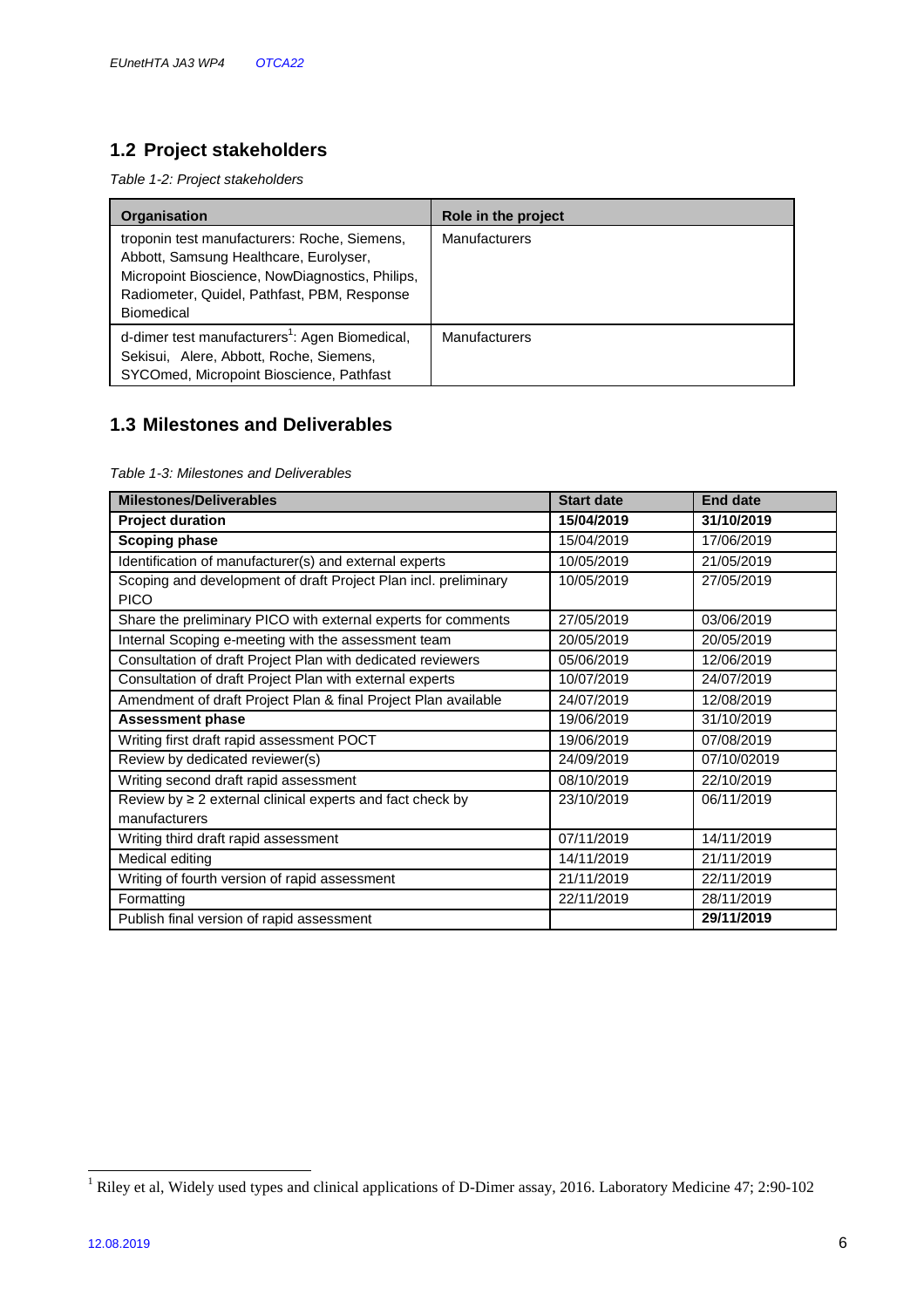# **2 Project Outline**

## **2.1 Project Objectives**

The rationale of this assessment is to collaboratively produce structured (rapid) core HTA information on other technologies. In addition, the aim is to apply those collaboratively produced assessments in the national or regional context.

|  | Table 2-1: Project objectives |
|--|-------------------------------|
|--|-------------------------------|

| List of project objectives                                                                                                                                                     | Indicator (and target)                                                                                           |
|--------------------------------------------------------------------------------------------------------------------------------------------------------------------------------|------------------------------------------------------------------------------------------------------------------|
| To jointly produce health technology assessments<br>that are fit for purpose, of high quality, of timely<br>availability, and cover the whole range of health<br>technologies. | Production of 1 (rapid) relative effectiveness<br>assessment.                                                    |
| To apply this collaboratively produced assessment<br>into local (e.g. regional or national) context.                                                                           | Production of $\geq 2$ local (e.g. national or regional)<br>reports based on the jointly produced<br>assessment. |

This rapid assessment addresses the research question whether using the point of care technologies (POCT) D-dimer and troponin in symptomatic populations presenting at ambulatory [general (primary) or specialist medicine at outpatient or community care settings)] or emergency care settings is more effective and/or safer than current diagnostic practice. This topic was chosen based on a request from the representatives of the federal states in Austria who commissioned our agency to do an HTA on two POCTs, D-dimer and cardiac troponin (or cTn), in symptomatic patients [such as those reporting chest pain, breathlessness or swelling of the leg for the former and symptoms of acute coronary syndrome (ACS) such as chest pain or breathlessness that are potentially indicative of acute myocardial infarction for the latter] presenting at outpatient or general practice settings. The relevance of the topic lies in the fact that POCT enables testing during a consultation, potentially enabling triage to operate more effectively, through for instance preventing unnecessary further tests or hospital admissions.

## **2.2 Project Method and Scope**

#### 2.2.1 Approach and Method

Table 2-2: Project approach and method

#### **Project approach and method**

The HTA core model® for Rapid Relative Effectiveness (REA) will be used, focusing on the effectiveness (EFF), safety (SAF) and organisational (ORG) modules. Manufacturers will be asked to submit non-confidential evidence, focusing on the technical characteristics and current use of the technology. The evidence provided will be used in addition to the literature identified by the literature search.

Study and outcomes validity and level of evidence will be assessed according to the EUnetHTA guidelines. AMSTAR will be used to assess the quality of systematic reviews. Should the inclusion of studies at the individual study level prove necessary, QUADAS-2 will be applied to assess the quality of the study. The quality of guidelines will be assessed using the Appraisal of Guidelines for Research & Evaluation (AGREE) instrument. The quality of the body of evidence will be assessed using GRADE (Grading of Recommendations, Assessment, Development and Evaluation). Evidence tables will be presented. Relevant subgroup analyses will be assessed especially for the most important outcomes.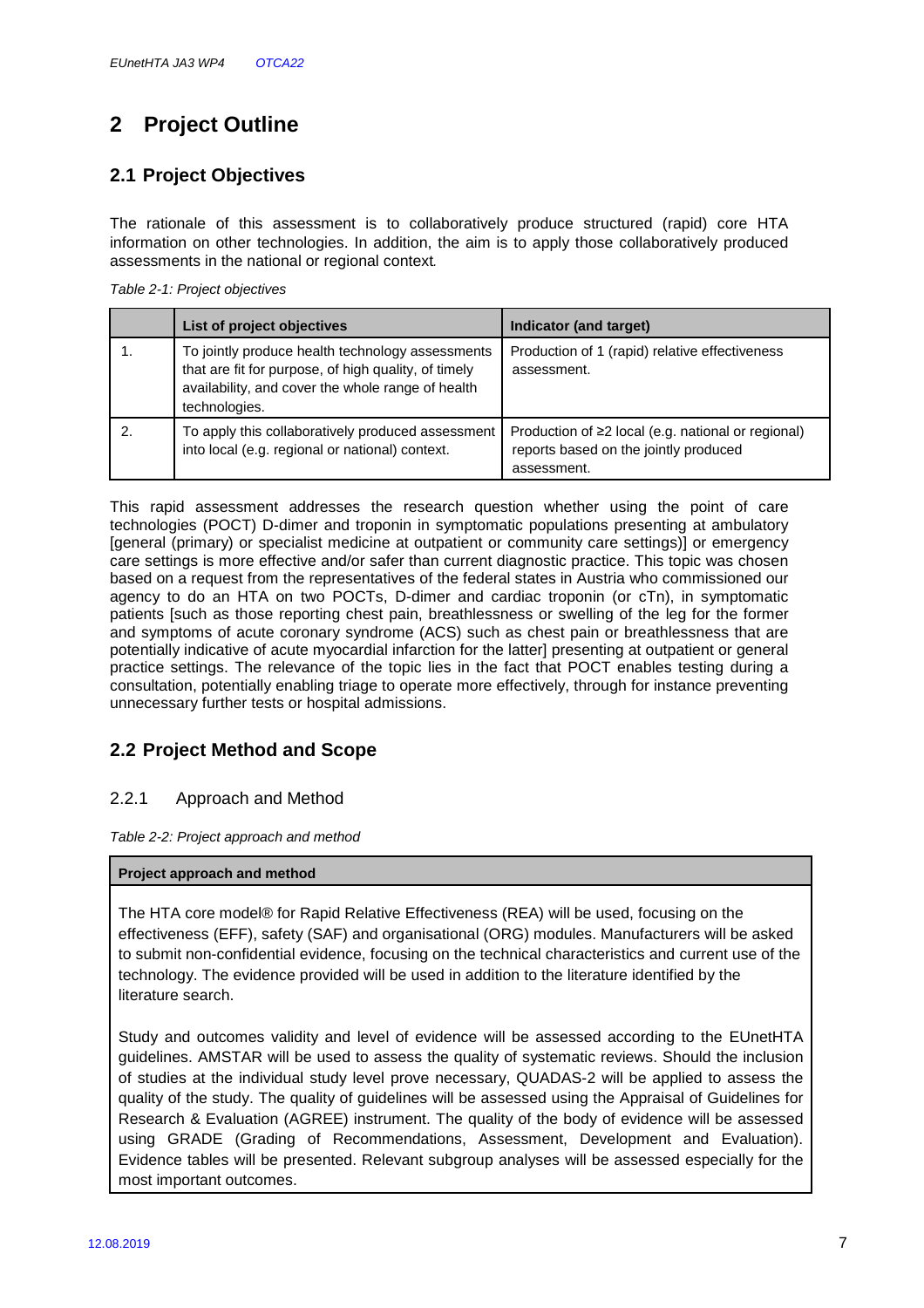To address country-specific context factors, semi-structured interviews will be conducted with representatives of the health care sector at different service provision levels (primary care, officebased specialists, emergency medicine) in Austria and in Romania.

All assessments and data extraction will be carried out by the main author; the co-author will act as the second independent reviewer for all stages.

#### Table 2-3: Planned literature search strategy

#### **Literature search strategy**

Sources for locating EFF and SAF domain specific information: databases including Embase, Medline, CRD database, Cochrane Library, Guideline International Network (GIN) database, AWMF and Trip will be used.

Search terms: The main search concepts used are POC, point of care tests, troponin, d-dimer, "fibrin fibrinogen degradation products"

Inclusion criteria: • English or German language • According to PICO criteria (see below) Exclusion criteria: • Population: • Animals, models and cadavers •Hospital in-patient settings Types of studies:

HTA-reports, systematic reviews and meta-analyses, evidence-based guidelines. Where these types of publications cannot be identified, or require updating, a systematic search and review of primary studies will be conducted.

#### Types of publications:

Published articles, reports. Relevant ongoing RCTs will be identified by searching the following information sources: Clinicaltrials.gov, international clinical trials registry platform (ICTRP), EU Clinical Trials Register.

#### Other written sources/grey literature

For guidelines and HTA reports, the websites of relevant agencies (i.e., NICE, SIGN, ASERNIP-S, AWMF, DGK, New Zealand Guidelines Group, Australian Clinical Practice Guidelines, KCE) will be screened for relevant publications. This search will be supplemented by reviewing the bibliographies of key papers and through contacts with appropriate experts and industry.

#### Interviews

To address country-specific context factors, semi-structured interviews will be conducted with representatives of the health care sector at different service provision levels (primary care, officebased specialists, emergency medicine) in Austria and Romania. These interviews will remain confidential and transcripts will not be published.

|  | Table 2-4: Plan for data extraction |
|--|-------------------------------------|
|--|-------------------------------------|

#### **Planned data extraction**

Data will be extracted regarding:

- Information about the systematic review/HTA/guideline study (e.g., authors, year of publication, setting, study design, inclusion and exclusion criteria, funding source, comparator)
- Participant/patient characteristics of the included studies (e.g., number of participants in the trial, age, etc.)
- Intervention and control characteristics (e.g., description of procedure, frequency of intervention per patient, dosage etc.)
- Outcomes (e.g., diagnostic accuracy, number of patients in whom patient management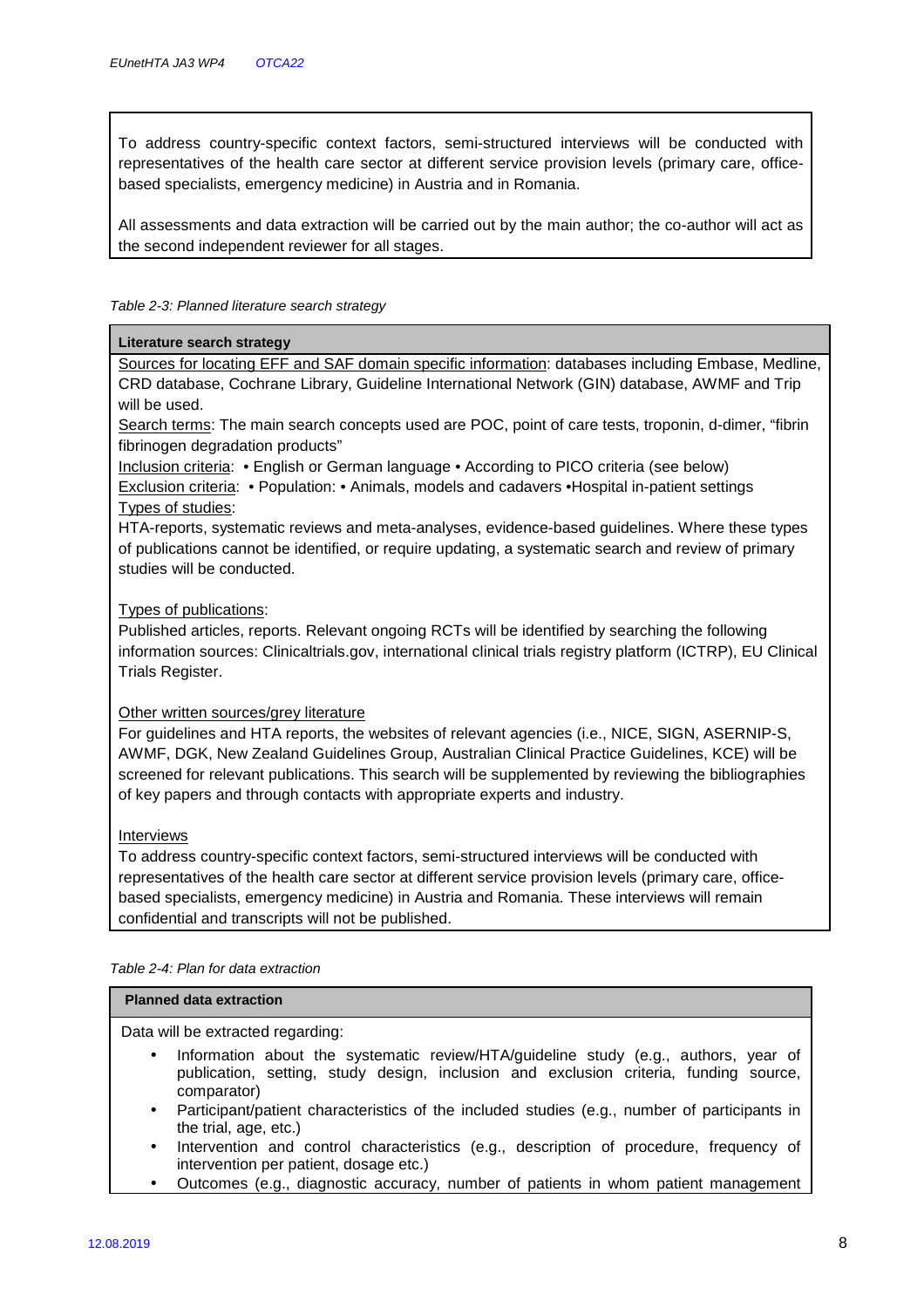changed such as fewer subsequent tests or an avoidance of hospital admissions)

• For guidelines: recommendations regarding the use of the POCT tests in the diagnostic pathway, recommended cut-off levels and relevance of test results in different populations, settings and sub-groups.

#### 2.2.2 Project Scope

The EUnetHTA Guidelines, available at https://www.eunethta.eu/methodology-guidelines/ **need to be consulted** throughout the assessment process.

|  | Table 2-5(a): Project Scope: PICO for D-dimer (please see HTA Core Model® for rapid REA) |  |
|--|------------------------------------------------------------------------------------------|--|
|--|------------------------------------------------------------------------------------------|--|

| <b>Description</b> | <b>Project Scope</b>                                                                                                                                                                                                                                                                                                                                                                                                                                                         |
|--------------------|------------------------------------------------------------------------------------------------------------------------------------------------------------------------------------------------------------------------------------------------------------------------------------------------------------------------------------------------------------------------------------------------------------------------------------------------------------------------------|
| <b>Population</b>  | Adult patients ≥18 years with symptoms such as leg swelling, chest pain or trouble<br>breathing that are potentially indicative of deep vein thrombosis or pulmonary<br>embolism. Specific high-risk groups of patients (e.g. those with a previous VTE or<br>those with cancer) will be excluded.                                                                                                                                                                           |
|                    | Pulmonary embolism ICD 10: 0882, I269, I260; Deep vein thrombosis ICD 10:<br>1801, 1828, 1829, O223, 1822, 1820, 1802, 181, O082, 1823, O871; Thrombophlebitis<br>ICD 10: 1809, 1821, 1808, 1803. <sup>2</sup>                                                                                                                                                                                                                                                               |
|                    | The intended use of the technology is for use as a diagnostic tool to rule out the<br>presence of venous thromboembolism often in conjunction with use of a clinical<br>prediction rule (such as Wells or Geneva).                                                                                                                                                                                                                                                           |
|                    | MeSH-terms: Pulmonary Embolism, venous thrombosis, thromboembolism, "fibrin<br>fibrinogen degradation products"                                                                                                                                                                                                                                                                                                                                                              |
| Intervention       | The following point of care D-dimer products are available on the market:<br>SimpliRED D-dimer (Agen Biomedical), NycoCard™ D-Dimer Single Test (Abbott),<br>AxSYM D-dimer (Abbott), Triage D-dimer (Alere), Clearview Simplify D-dimer<br>(Sekisui), DIMERTEST Latex (Sekisui), Roche Cardiac D-Dimer (Roche), Dade<br>Dimertest Stratus CS Acute Care D-Dimer (Siemens), mLabs D-Dimer (Micropoint<br>Bioscience), PATHFAST D-Dimer (Pathfast), i-CHROMA D-Dimer (SYCOmed) |
| Comparison         | All comparators will be included. In the diagnostic performance testing, reference<br>standard tests are likely to include computerized tomography pulmonary<br>angiography (CTPA), ultrasound, venography/angiography and laboratory testing<br>(as opposed to the near-patient testing devices).                                                                                                                                                                           |
|                    | For the impact of POC diagnostics on patient management, usual care (incl. central<br>laboratory methods) will be used.                                                                                                                                                                                                                                                                                                                                                      |
| <b>Outcomes</b>    | Evidence-based clinical recommendations regarding the use of POCT<br>≻<br>D-dimer (time interval between repeated tests, cut-off, etc.)<br>Diagnostic test accuracy outcomes (sensitivity, specificity, positive<br>➤<br>predictive value, negative predictive value, positive likelihood ratio,<br>negative likelihood ratio, rate of false positives and false negatives) of the<br>test                                                                                   |
|                    | Clinical utility: benefit of near patient testing on patient management e.g.<br>≻<br>change in diagnostic thinking/further testing; change in hospital admission<br>rate; change in time to start of treatment                                                                                                                                                                                                                                                               |

 2 https://bmjopen.bmj.com/content/suppl/2015/11/11/bmjopen-2015-008864.DC1/bmjopen-2015- 008864supp\_tables.pdf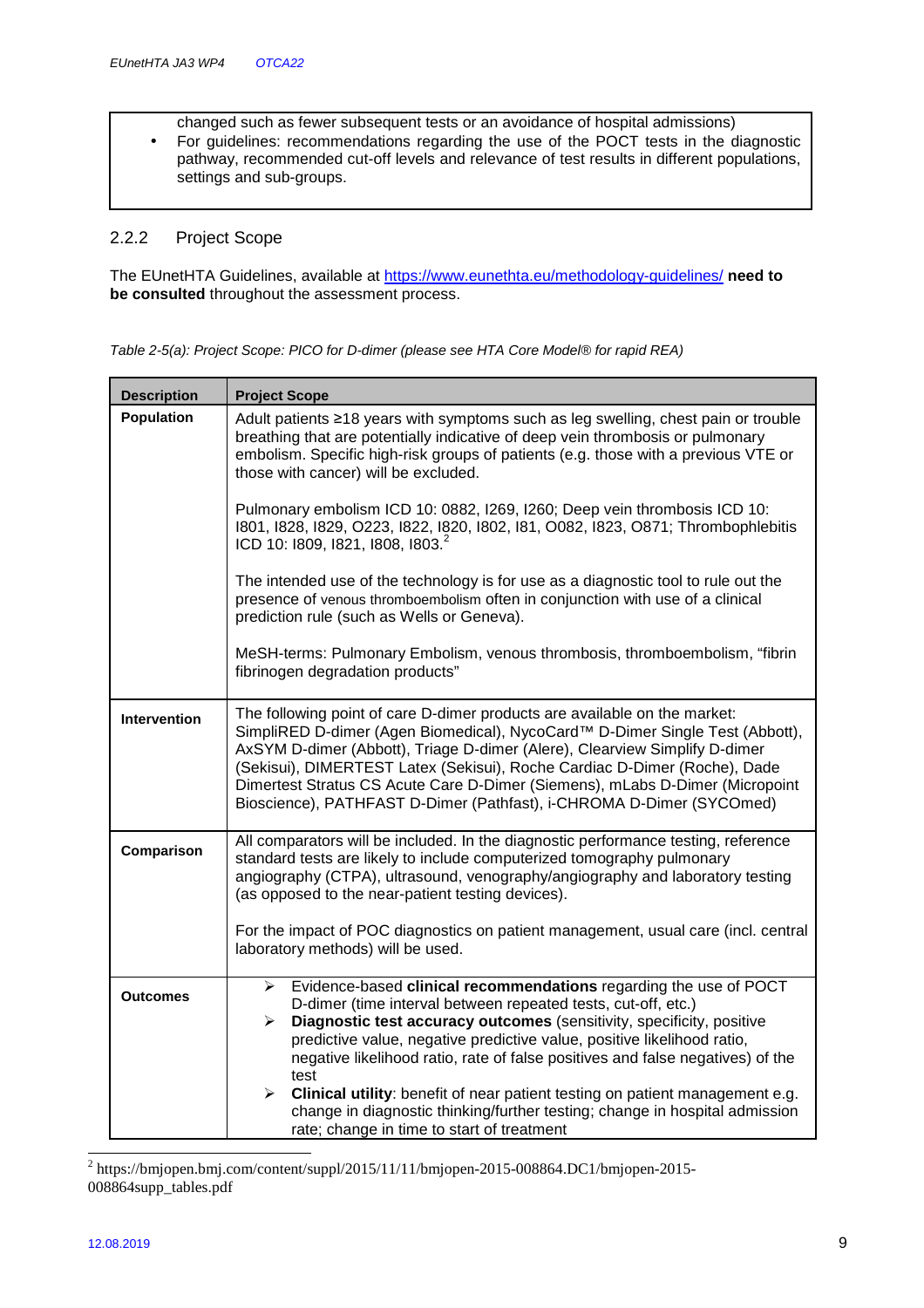|                     | <b>Patient outcomes:</b> change in patient outcomes like morbidity and mortality<br>➤<br>Harms i.e. safety outcomes: harm from false positive and false negative<br>➤<br>tests, harm of imaging procedures, harms from delayed treatment<br>$\triangleright$ Behaviour/treatment patterns of health care professionals<br>Availability of the test, acceptability of and interest in the test for patients |  |  |  |  |  |
|---------------------|------------------------------------------------------------------------------------------------------------------------------------------------------------------------------------------------------------------------------------------------------------------------------------------------------------------------------------------------------------------------------------------------------------|--|--|--|--|--|
| <b>Study design</b> | At the first stage, systematic reviews and meta-analyses as well as HTA reports<br>and evidence-based guidelines will be included.                                                                                                                                                                                                                                                                         |  |  |  |  |  |
|                     | In a second stage, single studies (controlled trials $\geq$ 10 participants) may be<br>included in order to update the results of available systematic reviews or expand<br>the scope of available systematic reviews, where necessary. Yet, only primary<br>studies on the clinical utility will be included for the update assessment.<br>Studies published from 2009 onwards will be included.          |  |  |  |  |  |

| Table 2-6(b): Project Scope: PICO for troponin (please see HTA Core Model® for rapid REA) |  |  |  |
|-------------------------------------------------------------------------------------------|--|--|--|
|-------------------------------------------------------------------------------------------|--|--|--|

| Population      | Adult patients ≥18 years with signs and or symptoms of acute coronary syndrome<br>(ACS) such as chest pain or breathlessness that are potentially indicative of acute<br>myocardial infarction which is suspected but has not been ruled out. Specific high-<br>risk groups of patients will be excluded.<br>The intended use of the biomarker cardiac troponin is for use in patients who<br>present with chest pain or suspected myocardial infarction (MI).<br>MeSH-terms: acute coronary syndrome, myocardial infarction, unstable angina<br>pectoris, cardiac troponin.<br>ICD-10: I20-I24                                                                                                                                                              |  |  |  |  |  |
|-----------------|--------------------------------------------------------------------------------------------------------------------------------------------------------------------------------------------------------------------------------------------------------------------------------------------------------------------------------------------------------------------------------------------------------------------------------------------------------------------------------------------------------------------------------------------------------------------------------------------------------------------------------------------------------------------------------------------------------------------------------------------------------------|--|--|--|--|--|
|                 |                                                                                                                                                                                                                                                                                                                                                                                                                                                                                                                                                                                                                                                                                                                                                              |  |  |  |  |  |
| Intervention    | Point of care cardiac troponin products that are available on the market are as<br>follows: i-STAT Ctnl CARTRIDGE (Abbott Diagnostics), CARDIAC POC Troponin<br>T (Roche), Stratus® CS Analyzer (Siemens), Minicare Troponin-I (cTnI) assay and Minicare I-20 (Philips), LABGEO <sup>IB</sup> 10 analyzer and LABGEO <sup>IB</sup> TnI (Samsung),<br>ADEXUSDx® Troponin I Test (NowDiagnostics), RAMP® Cardiac Troponin I test<br>(Response Biomedical), Troponin I Test (Eurolyser), mLabs Troponin I<br>(Micropoint), PATHFAST <sup>™</sup> (LSI Medience Corporation; former Mitsubishi), Quidel<br>Cardio3 (cTnl), Cardio2, Triage Troponin I (Quidel), AQT90 FLEX cTnl and AQT90<br>FLEX cTnT (Radiometer), troponin I test (PBM), i-CHROMA Diagnostics |  |  |  |  |  |
| Comparison      | (Sycomed)<br>All comparators will be included. In the diagnostic performance testing, gold<br>standards are likely to include echocardiography, angiography and laboratory<br>testing (as opposed to the near-patient testing devices).                                                                                                                                                                                                                                                                                                                                                                                                                                                                                                                      |  |  |  |  |  |
|                 | For the impact of POC diagnostics on patient management, usual care (incl. central                                                                                                                                                                                                                                                                                                                                                                                                                                                                                                                                                                                                                                                                           |  |  |  |  |  |
|                 | laboratory methods) will be used.                                                                                                                                                                                                                                                                                                                                                                                                                                                                                                                                                                                                                                                                                                                            |  |  |  |  |  |
| <b>Outcomes</b> | Evidence-based clinical recommendations regarding the use of POCT<br>$\blacktriangleright$<br>cardiac troponin as opposed to high sensitive cardiac troponin (time<br>interval between repeated tests, cut-off, etc.)                                                                                                                                                                                                                                                                                                                                                                                                                                                                                                                                        |  |  |  |  |  |
|                 | Diagnostic test accuracy outcomes (sensitivity, specificity, positive<br>$\blacktriangleright$                                                                                                                                                                                                                                                                                                                                                                                                                                                                                                                                                                                                                                                               |  |  |  |  |  |
|                 | predictive value, negative predictive value, positive likelihood ratio,<br>negative likelihood ratio, rate of false positives and false negatives) of the<br>test                                                                                                                                                                                                                                                                                                                                                                                                                                                                                                                                                                                            |  |  |  |  |  |
|                 | Clinical utility: benefit of near patient testing on turnaround time (as<br>$\blacktriangleright$<br>opposed to laboratory testing), time to clinical decision-making, impact on                                                                                                                                                                                                                                                                                                                                                                                                                                                                                                                                                                             |  |  |  |  |  |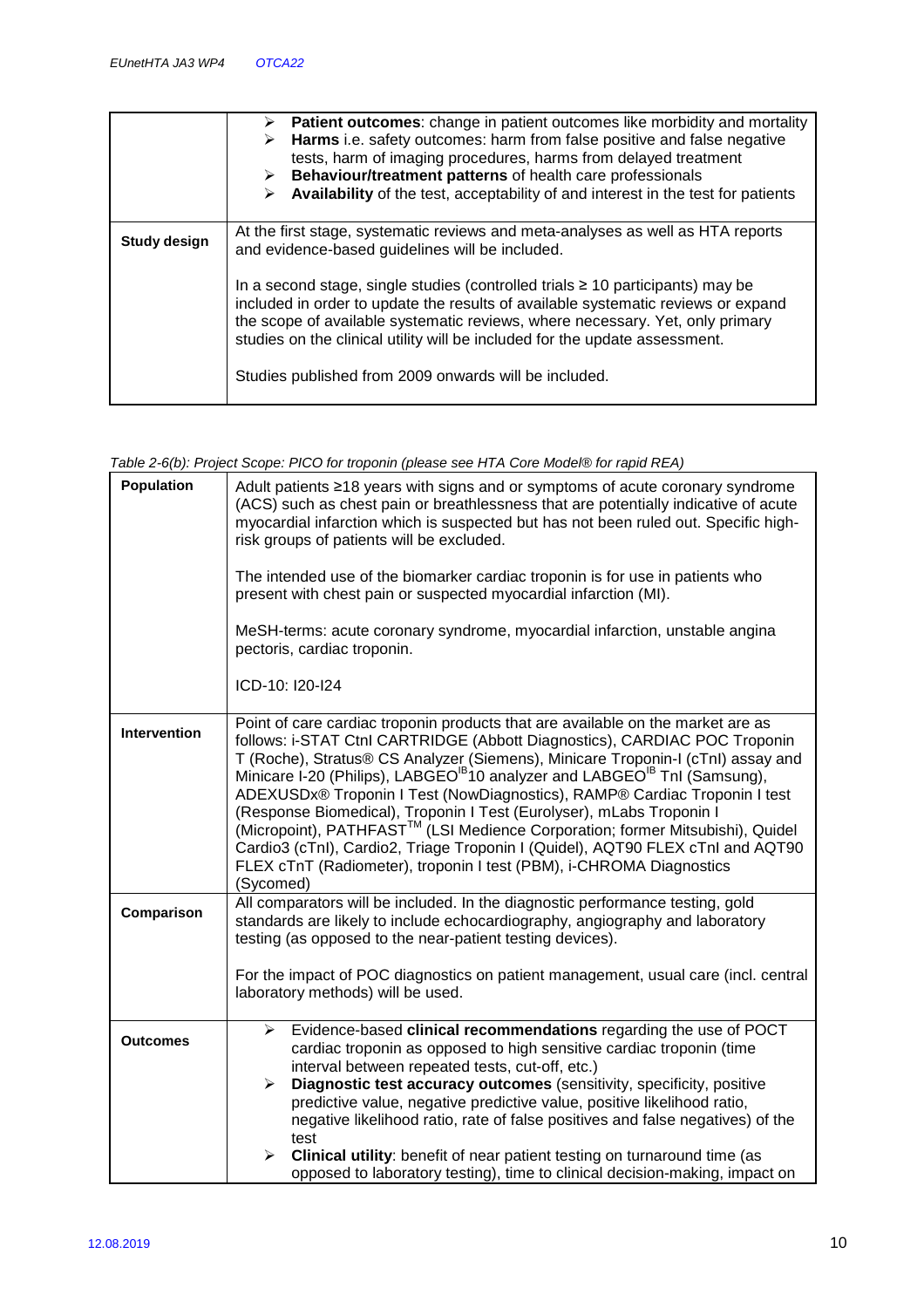|                     | patient management e.g. change in diagnostic thinking/further testing;<br>impact on hospital admissions; change in time to start of treatment<br>$\triangleright$ Patient outcomes: change in patient outcomes like morbidity and mortality<br>> Harms i.e. safety outcomes: harm from false positive and false negative<br>tests, harm of imaging procedures, harms from delayed treatment<br>> Behaviour/treatment patterns of health care professionals<br>Availability of the test, acceptability of and interest in the test for patients<br>➤ |  |  |  |  |
|---------------------|-----------------------------------------------------------------------------------------------------------------------------------------------------------------------------------------------------------------------------------------------------------------------------------------------------------------------------------------------------------------------------------------------------------------------------------------------------------------------------------------------------------------------------------------------------|--|--|--|--|
| <b>Study design</b> | At the first stage, systematic reviews and meta-analyses as well as HTA reports<br>and evidence-based guidelines will be included.                                                                                                                                                                                                                                                                                                                                                                                                                  |  |  |  |  |
|                     | In a second stage, single studies may be included in order to update the results of<br>available systematic reviews or expand the scope of available systematic reviews.<br>Yet, only primary studies on the clinical utility will be included for the update<br>assessment.<br>Studies published from 2009 onwards will be included.                                                                                                                                                                                                               |  |  |  |  |

# **3 Communication and collaboration**

| Communication<br>Type                      | <b>Description</b>                                                                  | Date          | Format                                                     | <b>Participants/Distribution</b>                                                                                  |
|--------------------------------------------|-------------------------------------------------------------------------------------|---------------|------------------------------------------------------------|-------------------------------------------------------------------------------------------------------------------|
| <b>Scoping</b>                             | To internally discuss and<br>reach consensus on the<br>scoping.                     | 20-21/05/2019 | E-meeting                                                  | Author(s), co-author(s),<br>dedicated reviewers.<br>observers, project<br>manager (external<br>experts, patients) |
|                                            |                                                                                     | [DD/MM/YYYY]  | Additional e-meetings<br>may be planned<br>whenever needed | Author(s), Co-author(s),<br>dedicated reviewer(s),<br>project manager                                             |
| First draft of the<br>rapid<br>assessment  | To discuss comments of<br>dedicated reviewers                                       | [DD/MM/YYYY]  | E-meetings may be<br>planned                               | Author(s), co-author(s),<br>dedicated reviewers                                                                   |
| Second draft of<br>the rapid<br>assessment | To discuss comments from $\geq$<br>2 external clinical experts<br>and manufacturers | [DD/MM/YYYY]  | E-meetings may be<br>planned                               | Author(s), co-author(s),<br>dedicated reviewers:<br>external experts.<br>manufacturers                            |

### **3.3 Dissemination plan**

The final rapid assessment will be published on the EUnetHTA website: https://www.eunethta.eu/rapid-reas/

All stakeholders and contributors are informed about the publication of the final assessment by the project manager.

## **3.4 Collaboration with stakeholders**

Collaboration with manufacturer(s)

There will be a review of the preliminary PICO and a fact check of the  $2^{nd}$  draft project plan and the 2<sup>nd</sup> draft assessment by the manufacturer(s). In addition, manufacturers will be requested to complete a submission file.

Collaboration with other stakeholders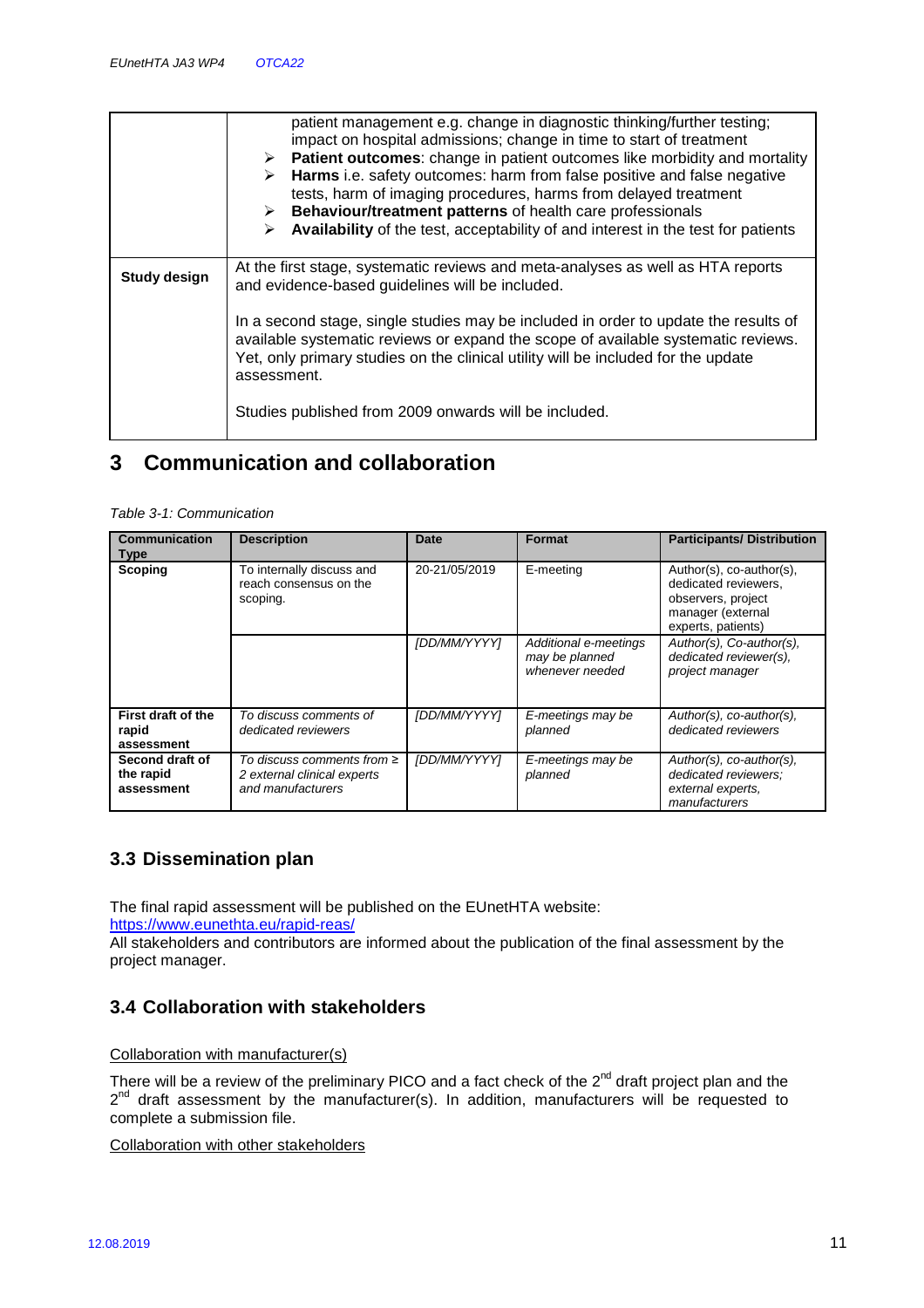There will be collaborations (via interviews) with stakeholders or physicians in different settings in Austria to provide information on context factors.

### **3.5 Collaboration with EUnetHTA WPs**

For the individual rapid assessment, some collaboration with other WPs is planned: WP7 [Implementation] will be informed of the project, in order to prepare activities to improve national uptake of the final assessment. Feedback on the WP4 REA process will be asked from the involved parties by WP6 [Quality Management], and this information will be processed by WP6 to improve the quality of the process and output.

#### **3.6 Conflict of interest and confidentiality management**

Conflicts of interest will be handled according to the EUnetHTA Conflict of Interest Policy. All individuals participating in this project will sign the standardised "Declaration of Interest and Confidentiality Undertaking" (DOICU) statement.

Author, co-author(s) and dedicated reviewers who declare a specific conflict of interest will be excluded from the whole work under this specific topic. However, they still may be included in other assessments.

For external experts, patients or other stakeholders involved, conflict of interest declarations are collected. External experts or patients who declare a specific conflict of interest will be excluded from parts of or the whole work under this specific topic. However, they still may be included in other assessments.

Manufacturer(s) will sign a Confidentiality Undertaking (CU) form regarding the specific project.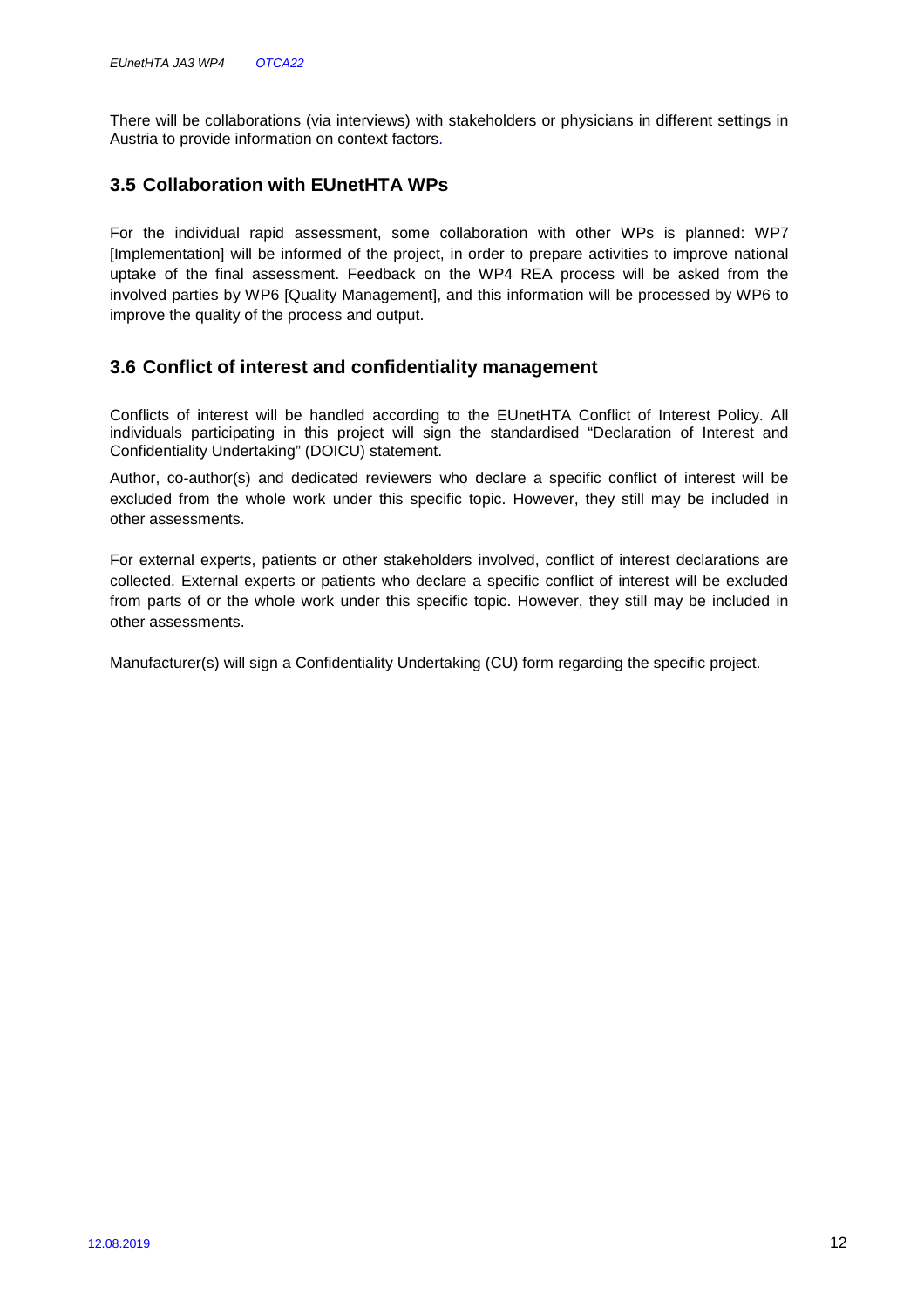# **4 References**

CADTH Rapid Response Report: Summary with Critical Appraisal Point-Of-Care Testing: A Review of Diagnostic Accuracy, Clinical Utility and Safety. November 14, 2017

CADTH Optimal Use Report : Point-of-Care Troponin Testing in Patients with Symtoms Suggestive of Acute Coronary Syndrome: A Health Technology Assesment. March 2016.

Crawford F, Andras A et al. D-dimer test for excluding the diagnosis of pulmonary embolism (Review). Cochrane Database of Systematic Reviews 2016, Issue 8.

Geersing, G., et al., Excluding venous thromboembolism using point of care D-dimer tests in outpatients: a diagnostic meta-analysis. BMJ, 2009 Aug 14(339): p. b2990.

Larsson A., Greig-Pylpczuk R., Huisman A. The state of point-of-care testing: a European perspective. Ups J Med Sci, 2015. 120(1): p. 1-10.

Mauro M., Nelson A. Stokes M. Troponin testing in the primary care setting. AFP Vol 46; No. 11, November 2017

NHS National Instutute for Health Researh. Westwood M., van Asselt T. et al. High-sensitivity troponin assays for the early rule-out or diagnosis of acute myocardial infarction in people with acute chest pain: a systematic review and cost-effectiveness analysis. Health Technology Assessment vol. 19, Issue 44. June 2015

Pecoraro, V., L. Germagnoli, and G. Banfi, Point-of-care testing: where is the evidence? A systematic survey. Clin Chem Lab Med, 2014. Mar;52(3): p. 313-24.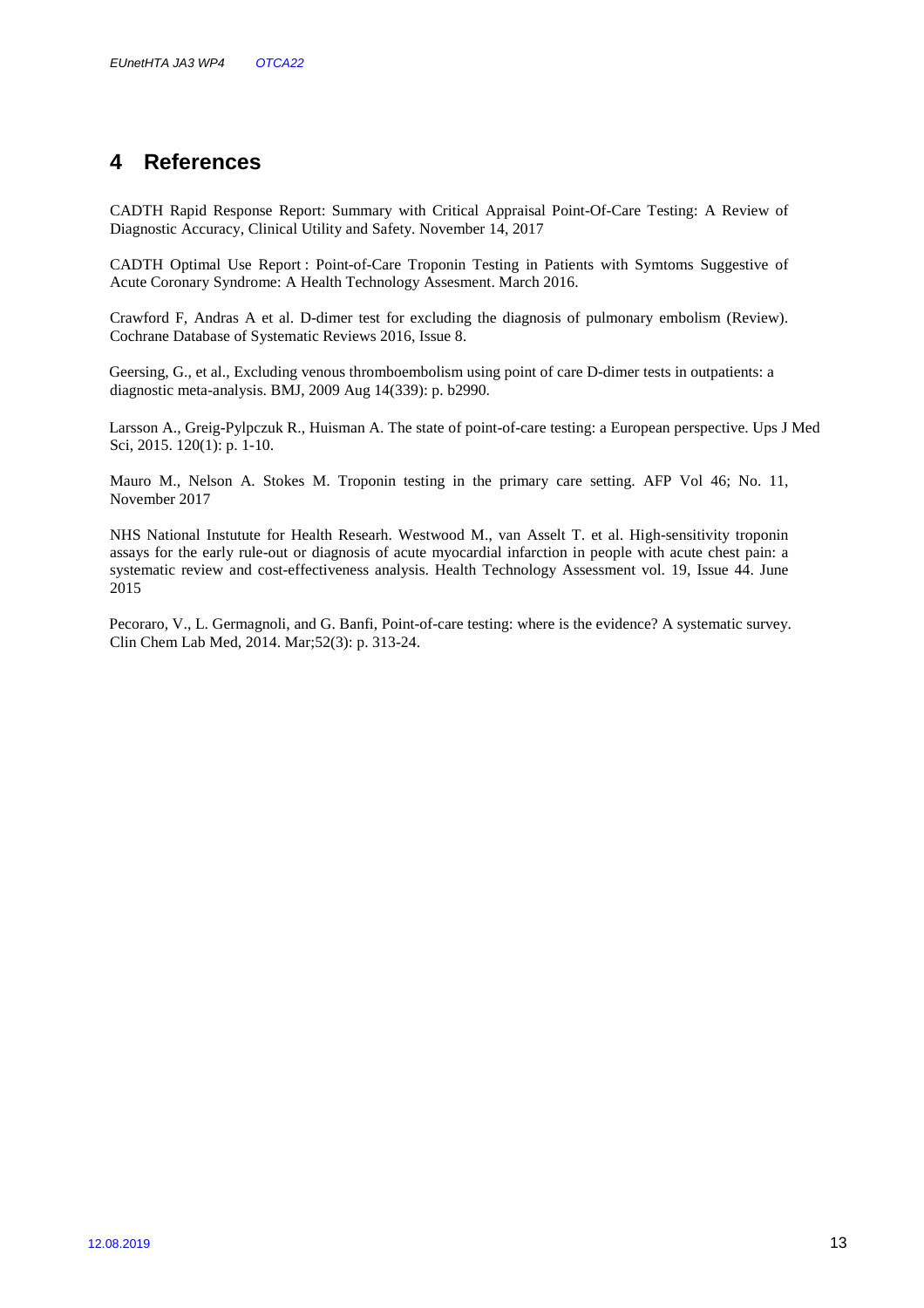# **5 Appendix A**

### **5.1 Selected Assessment Elements**

The table shows the assessment elements and the translated research questions that will be addressed in the assessment. They are based on the assessment elements contained in the 'Model for Rapid Relative Effectiveness Assessment'. Additionally, assessment elements from other HTA Core Model Applications (for medical and surgical interventions, for diagnostic technologies or for screening) have been screened and included/ merged with the existing questions if deemed relevant.

|  | Table 5-1: Selected Assessment Elements |  |
|--|-----------------------------------------|--|
|  |                                         |  |

| ID           | <b>Topic</b>                | <b>Topic</b>                                     | <b>Relevance in this</b>                                | <b>Mandatory</b>  | Research question(s) or reason for |
|--------------|-----------------------------|--------------------------------------------------|---------------------------------------------------------|-------------------|------------------------------------|
|              |                             | <b>Issue</b>                                     | assessment                                              | (M) or non-       | non-relevance of 'mandatory'       |
|              |                             |                                                  |                                                         | mandatory<br>(NM) | elements                           |
|              |                             |                                                  | Description and technical characteristics of technology |                   |                                    |
| B0001        | Features of                 | What is the technology                           |                                                         |                   |                                    |
|              | the                         | and the comparator(s)?                           |                                                         |                   |                                    |
|              | technology                  |                                                  |                                                         | M                 |                                    |
|              | and                         |                                                  |                                                         |                   |                                    |
|              | comparators                 |                                                  | Υ                                                       |                   |                                    |
| A0020        | Regulatory<br><b>Status</b> | For which indications<br>has the technology      |                                                         |                   |                                    |
|              |                             | received marketing                               |                                                         |                   |                                    |
|              |                             | authorisation or CE                              |                                                         |                   |                                    |
|              |                             | marking?                                         |                                                         | M                 |                                    |
|              |                             |                                                  | Y                                                       |                   |                                    |
|              |                             | [This assessment                                 |                                                         |                   |                                    |
|              |                             | element can be placed<br>either in the TEC OR in |                                                         |                   |                                    |
|              |                             | the CUR domain]                                  |                                                         |                   |                                    |
| B0002        | Features of                 | What is the claimed                              |                                                         |                   |                                    |
|              | the                         | benefit of the                                   |                                                         |                   |                                    |
|              | technology                  | technology in relation                           | Y                                                       | M                 |                                    |
|              | and<br>comparators          | to the comparator(s)?                            |                                                         |                   |                                    |
| B0003        | Features of                 | What is the phase of                             |                                                         |                   |                                    |
|              | the                         | development and                                  |                                                         |                   |                                    |
|              | technology                  | implementation of the                            | Y                                                       | <b>NM</b>         |                                    |
|              |                             | technology and the                               |                                                         |                   |                                    |
| B0004        | Features of                 | comparator(s)?<br>Who administers the            |                                                         |                   |                                    |
|              | the                         | technology and the                               |                                                         |                   |                                    |
|              | technology                  | comparator(s) and in                             | Y                                                       | M                 |                                    |
|              |                             | what context and level                           |                                                         |                   |                                    |
|              |                             | of care are they                                 |                                                         |                   |                                    |
| <b>B0008</b> | Investments                 | provided?<br>What kind of special                |                                                         |                   |                                    |
|              | and tools                   | premises are needed                              |                                                         |                   |                                    |
|              | required to                 | to use the technology                            | N                                                       | <b>NM</b>         |                                    |
|              | use the                     | and the comparator(s)?                           |                                                         |                   |                                    |
| B0009        | technology<br>Investments   | What equipment and                               |                                                         |                   |                                    |
|              | and tools                   | supplies are needed to                           | Υ                                                       |                   |                                    |
|              | required to                 | use the technology and                           |                                                         | ΝM                |                                    |
|              | use the                     | the comparator(s)?                               |                                                         |                   |                                    |
|              | technology                  |                                                  |                                                         |                   |                                    |
| A0021        | Regulatory                  | What is the                                      |                                                         |                   |                                    |
|              | Status                      | reimbursement status<br>of the technology?       |                                                         |                   |                                    |
|              |                             |                                                  | Y                                                       |                   |                                    |
|              |                             | [This assessment                                 |                                                         | NM                |                                    |
|              |                             | element can be placed                            |                                                         |                   |                                    |
|              |                             | either in the TEC OR in<br>the CUR domain]       |                                                         |                   |                                    |
|              |                             |                                                  | Health problem and current use of technology            |                   |                                    |
| A0002        | Target                      | What is the disease or                           |                                                         |                   |                                    |
|              | Condition                   | health condition in the                          | Y                                                       | м                 |                                    |
|              |                             | scope of this                                    |                                                         |                   |                                    |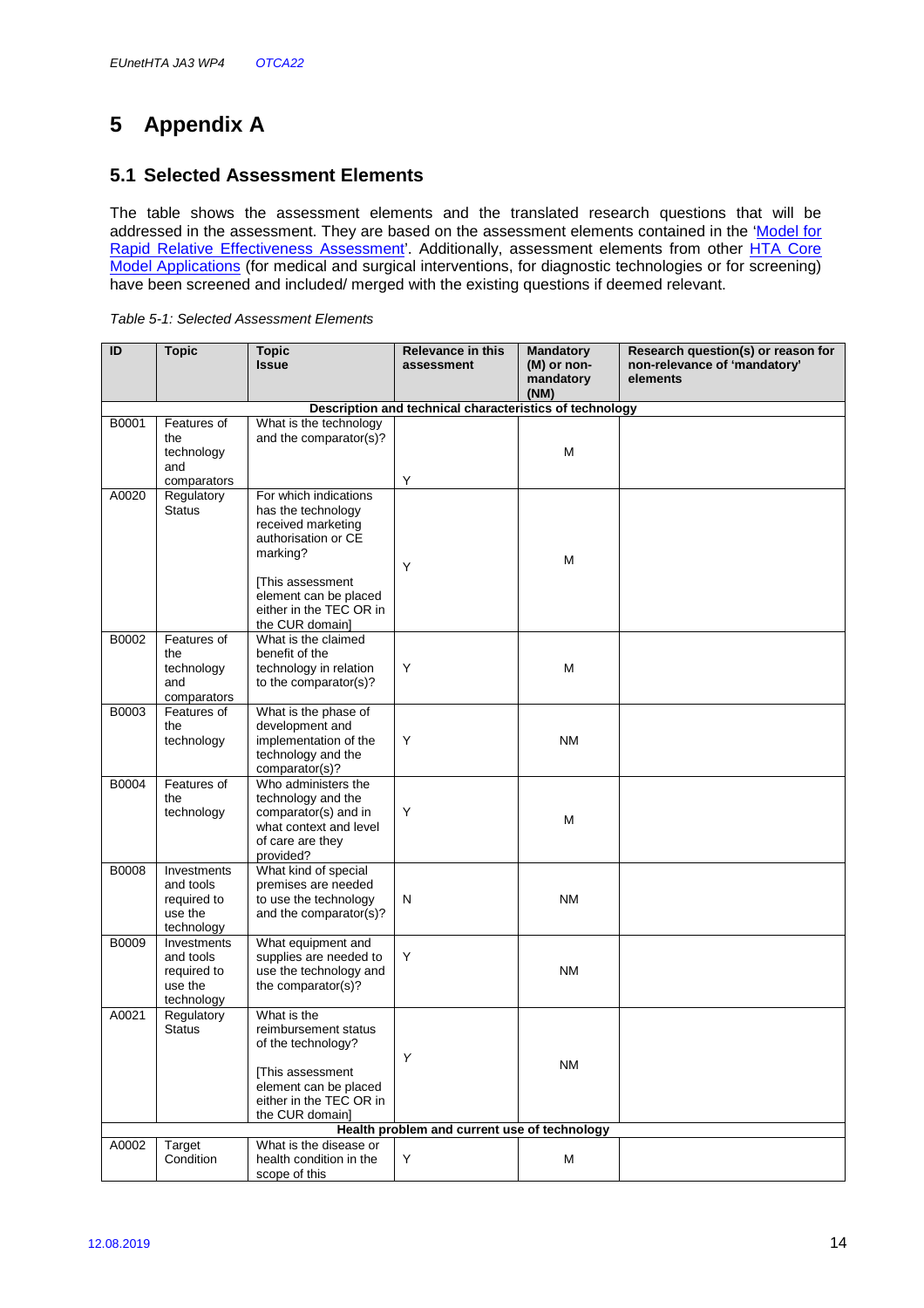| ID    | <b>Topic</b>          | <b>Topic</b><br><b>Issue</b>                     | <b>Relevance in this</b><br>assessment | <b>Mandatory</b><br>(M) or non- | Research question(s) or reason for<br>non-relevance of 'mandatory' |
|-------|-----------------------|--------------------------------------------------|----------------------------------------|---------------------------------|--------------------------------------------------------------------|
|       |                       |                                                  |                                        | mandatory<br>(NM)               | elements                                                           |
|       |                       | assessment?                                      |                                        |                                 |                                                                    |
| A0003 | Target                | What are the known                               |                                        |                                 |                                                                    |
|       | Condition             | risk factors for the                             | Y                                      | <b>NM</b>                       |                                                                    |
|       |                       | disease or health                                |                                        |                                 |                                                                    |
| A0004 | Target                | condition?<br>What is the natural                |                                        |                                 |                                                                    |
|       | Condition             | course of the disease                            | Υ                                      | М                               |                                                                    |
|       |                       | or health condition?                             |                                        |                                 |                                                                    |
| A0005 | <b>Target</b>         | What are the                                     |                                        |                                 |                                                                    |
|       | Condition             | symptoms and the                                 | Y                                      |                                 |                                                                    |
|       |                       | burden of disease or<br>health condition for the |                                        | M                               |                                                                    |
|       |                       | patient?                                         |                                        |                                 |                                                                    |
| A0006 | Target                | What are the                                     |                                        |                                 |                                                                    |
|       | Condition             | consequences of the                              | Y                                      |                                 |                                                                    |
|       |                       | disease or health                                |                                        | <b>NM</b>                       |                                                                    |
|       |                       | condition for the                                |                                        |                                 |                                                                    |
| A0024 | Current               | society?<br>How is the disease or                |                                        |                                 |                                                                    |
|       | Management            | health condition                                 |                                        |                                 |                                                                    |
|       | of the                | currently diagnosed                              | Y                                      |                                 |                                                                    |
|       | Condition             | according to published                           |                                        | M                               |                                                                    |
|       |                       | guidelines and in                                |                                        |                                 |                                                                    |
|       |                       | practice?                                        |                                        |                                 |                                                                    |
| A0025 | Current<br>Management | How is the disease or<br>health condition        |                                        |                                 |                                                                    |
|       | of the                | currently managed                                | Y                                      |                                 |                                                                    |
|       | Condition             | according to published                           |                                        | M                               |                                                                    |
|       |                       | guidelines and in                                |                                        |                                 |                                                                    |
|       |                       | practice?                                        |                                        |                                 |                                                                    |
| A0007 | Target                | What is the target                               |                                        |                                 |                                                                    |
|       | Population            | population in this<br>assessment?                | Y                                      | M                               |                                                                    |
| A0023 | <b>Target</b>         | How many people                                  |                                        |                                 |                                                                    |
|       | Population            | belong to the target                             | Y                                      | M                               |                                                                    |
|       |                       | population?                                      |                                        |                                 |                                                                    |
| A0011 | <b>Utilisation</b>    | How much are the                                 | Y                                      | M (NM for                       |                                                                    |
|       |                       | technologies utilised?                           |                                        | diagnostics)                    |                                                                    |
|       |                       |                                                  | <b>Clinical effectiveness</b>          |                                 |                                                                    |
| D0001 | Mortality             | What is the expected                             |                                        |                                 |                                                                    |
|       |                       | beneficial effect of the                         | Υ                                      | M                               |                                                                    |
|       |                       | intervention on                                  |                                        |                                 |                                                                    |
| D0005 | Morbidity             | mortality?<br>How does the                       |                                        |                                 |                                                                    |
|       |                       | technology affect                                | Y                                      |                                 |                                                                    |
|       |                       | symptoms and findings                            |                                        | M                               |                                                                    |
|       |                       | (severity, frequency) of                         |                                        |                                 |                                                                    |
|       |                       | the disease or health                            |                                        |                                 |                                                                    |
| D0006 | Morbidity             | condition?<br>How does the                       |                                        |                                 |                                                                    |
|       |                       | technology affect                                | Y                                      |                                 |                                                                    |
|       |                       | progression (or                                  |                                        |                                 |                                                                    |
|       |                       | recurrence) of the                               |                                        | М                               |                                                                    |
|       |                       | disease or health                                |                                        |                                 |                                                                    |
|       |                       | condition?                                       |                                        |                                 |                                                                    |
| D0011 | Function              | What is the effect of<br>the technology on       | N                                      |                                 |                                                                    |
|       |                       | patients' body                                   |                                        | M                               |                                                                    |
|       |                       | functions?                                       |                                        |                                 |                                                                    |
| D0016 | Function              | How does the use of                              |                                        |                                 |                                                                    |
|       |                       | technology affect                                | N                                      | <b>NM</b>                       |                                                                    |
|       |                       | activities of daily living?                      |                                        |                                 |                                                                    |
| D0012 | Health-               | What is the effect of                            |                                        |                                 |                                                                    |
|       | related               | the technology on                                |                                        |                                 |                                                                    |
|       | quality of life       | generic health-related                           | N                                      | M                               |                                                                    |
|       |                       | quality of life?                                 |                                        |                                 |                                                                    |
| D0013 | Health-               | What is the effect of                            |                                        | M                               |                                                                    |
|       | related               | the technology on                                | $\mathsf{N}$                           |                                 |                                                                    |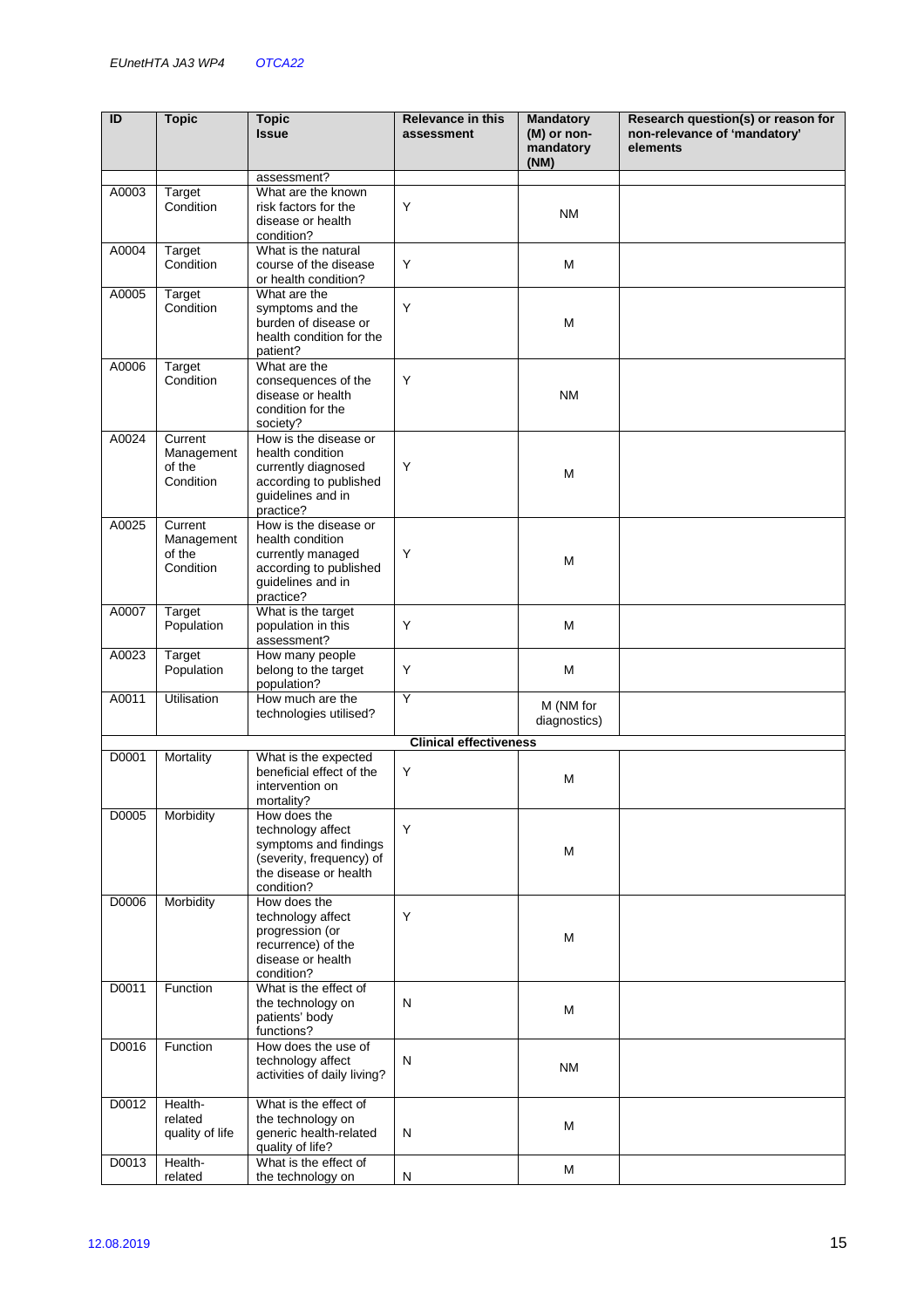| ID    | <b>Topic</b>    | <b>Topic</b><br><b>Issue</b>                  | <b>Relevance in this</b><br>assessment | <b>Mandatory</b><br>(M) or non-<br>mandatory | Research question(s) or reason for<br>non-relevance of 'mandatory'<br>elements |
|-------|-----------------|-----------------------------------------------|----------------------------------------|----------------------------------------------|--------------------------------------------------------------------------------|
|       |                 |                                               |                                        | (NM)                                         |                                                                                |
|       | quality of life | disease-specific quality                      |                                        |                                              |                                                                                |
|       |                 | of life?                                      |                                        |                                              |                                                                                |
| D0017 | Patient         | Were patients satisfied                       |                                        |                                              |                                                                                |
|       | satisfaction    | with the technology?                          | N                                      | <b>NM</b>                                    |                                                                                |
|       |                 |                                               | <b>Safety</b>                          |                                              |                                                                                |
| C0008 | Patient         | How safe is the                               |                                        |                                              |                                                                                |
|       | safety          | technology in relation                        | Y                                      | M                                            |                                                                                |
|       |                 | to the comparator(s)?                         |                                        |                                              |                                                                                |
| C0002 | Patient         | Are the harms related                         |                                        |                                              |                                                                                |
|       | safety          | to dosage or frequency                        | N                                      | <b>NM</b>                                    |                                                                                |
|       |                 | of applying the                               |                                        |                                              |                                                                                |
|       |                 | technology?                                   |                                        |                                              |                                                                                |
| C0004 | Patient         | How does the                                  | Y                                      |                                              |                                                                                |
|       | safety          | frequency or severity of<br>harms change over |                                        | M                                            |                                                                                |
|       |                 | time or in different                          |                                        |                                              |                                                                                |
|       |                 | settings?                                     |                                        |                                              |                                                                                |
| C0005 | Patient         | What are the                                  |                                        |                                              |                                                                                |
|       | safety          | susceptible patient                           | Y                                      |                                              |                                                                                |
|       |                 | groups that are more                          |                                        | M                                            |                                                                                |
|       |                 | likely to be harmed                           |                                        |                                              |                                                                                |
|       |                 | through the use of the                        |                                        |                                              |                                                                                |
|       |                 | technology?                                   |                                        |                                              |                                                                                |
| C0007 | Patient         | Are the technology and<br>comparator(s)       | $\mathsf{N}$                           |                                              |                                                                                |
|       | safety          | associated with user-                         |                                        | <b>NM</b>                                    |                                                                                |
|       |                 | dependent harms?                              |                                        |                                              |                                                                                |
| B0010 | Safety risk     | What kind of                                  |                                        | M for medical                                |                                                                                |
|       | management      | data/records and/or                           | N                                      | devices                                      |                                                                                |
|       |                 | registry is needed to                         |                                        |                                              |                                                                                |
|       |                 | monitor the use of the                        |                                        | NM for                                       |                                                                                |
|       |                 | technology and the                            |                                        | screening and                                |                                                                                |
|       |                 | comparator(s)?                                |                                        | diagnostics                                  |                                                                                |

### **5.2 Checklist for potential ethical, organisational, patient and social and legal aspects**

The following checklist will be completed during the assessment.

| <b>Ethical</b><br>$\mathbf 1$ . |                                                                                                                                                                                            |     |
|---------------------------------|--------------------------------------------------------------------------------------------------------------------------------------------------------------------------------------------|-----|
| ethical issues?                 | 1.1. Does the introduction of the new technology and its potential use/non-<br>use instead of the defined, existing comparator(s) give rise to any new                                     | No. |
|                                 | 1.2. Does comparing the new technology to the defined, existing<br>comparators point to any differences that may be ethically relevant?                                                    | No. |
| Organisational<br>2.            |                                                                                                                                                                                            |     |
| organisational changes?         | 2.1. Does the introduction of the new technology and its potential use/non-<br>use instead of the defined, existing comparator(s) require                                                  | Yes |
|                                 | Should the tests show benefits in terms of clinical utility or patient outcomes, it may be necessary<br>to effect organisational changes to be able to realise the potential of the tests. |     |
| relevant?                       | 2.2. Does comparing the new technology to the defined, existing<br>comparator(s) point to any differences that may be organisationally                                                     | Yes |